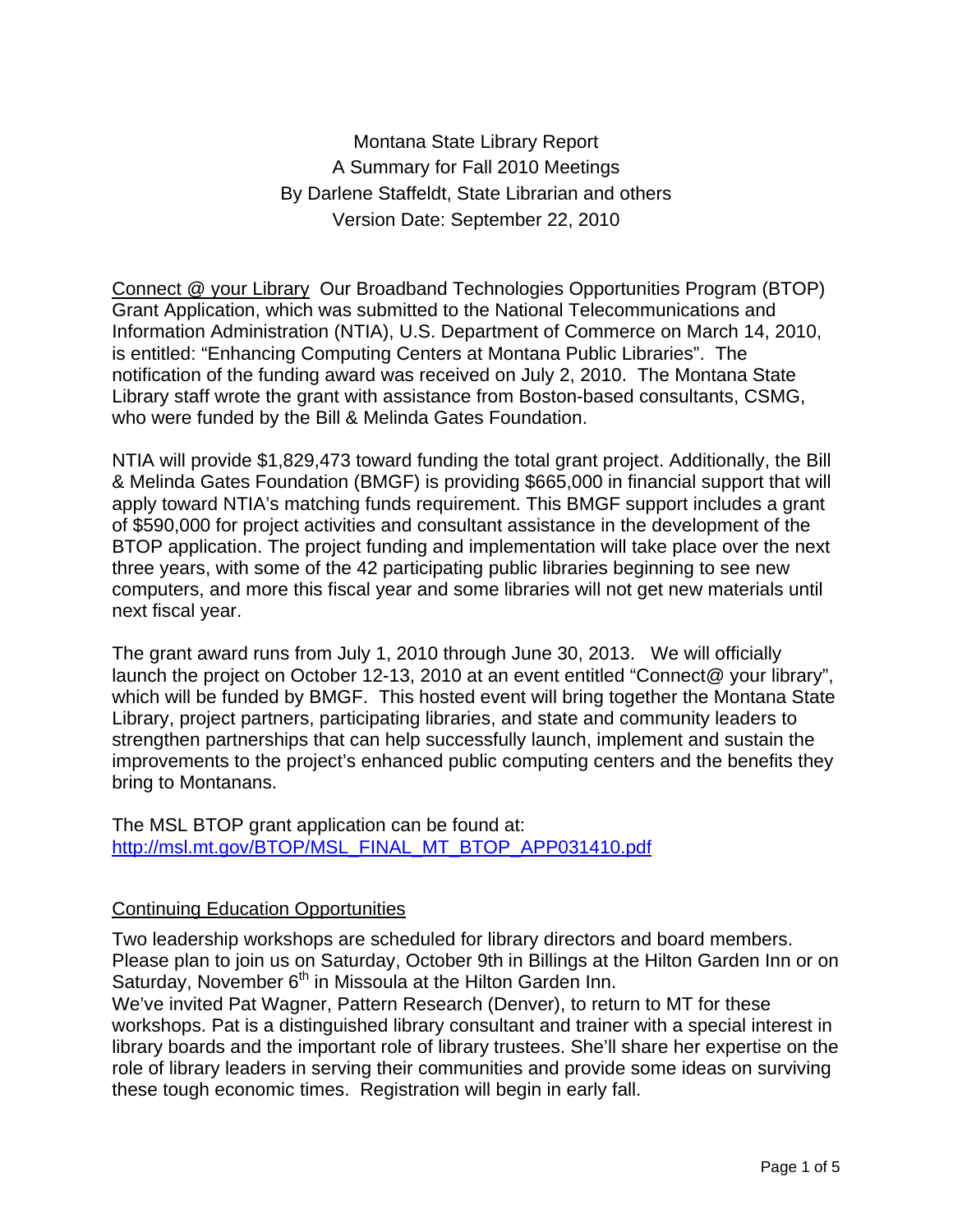Courier Pilot Update The Montana Courier Pilot now includes 34 participating libraries with 12 drop sites. The number of items being moved by the contracted courier is steadily increasing and some larger libraries are beginning to see cost reductions through use of the courier, in amounts of \$100-\$300 per month including postage, staff time and mailing supplies. In August, 865 items were moved via the Courier Pilot, a 19% increase over July's total. Information about participating in the pilot and a list of current participants is at http://msl.mt.gov/For\_Librarians/Statewide\_Projects/default.asp

Database/Subscription Renewals The statewide EBSCO and Gale database subscriptions have been renewed for FY2011 without changes to the databases. The Heritage Quest subscription for public libraries will be renewed this fall through LSTA funding provided by the State Library and contributions from individual libraries based on a local shared cost formula. Lewis and Clark Library (Helena) is contributing \$1,000 in addition to its cost formula share to ensure that Heritage Quest is available for all Montana public libraries. The OCLC Group Services contract has also been renewed for FY2011 and OCLC is currently processing enrollment for those libraries that enrolled by the June deadline. Libraries that did not make the June enrollment can still enroll via the online Montana Library Directory process. The contract with OverDrive was also renewed for FY2011, which serves libraries offering MontanaLibrary2Go.

Digital Atlas As part of the on-going development of the Montana GIS Portal, NRIS will launch a beta version of our new Digital Atlas this fall. This tool takes advantage of new technology to combine the functionality of many of our well- known applications including Topofinders 1 and 2, the Data Bundler and the old Digital Atlas providing a one-stop-shop for information previously provided by these individual applications. We will be seeking feedback from the library community about this application over the coming months.

Digitization Project The Montana State Library Information Services Division (LIS) is beginning our third year of our on-going project to digitize our legacy print publications collection. Our partnership with the Internet Archive has proven very successful; their mission to provide "universal access to all knowledge" pairs well with our mandate to provide "permanent public access" to Montana government information. We are nearing the one million page mark for the number of pages digitized to date so look for publicity about this milestone in the next few months. For those people interested in more information about the digitization project, LIS has prepared an online "virtual tour" of the digitization project that documents our workflow, provides links to videos of the Internet Archive scanning center, answers frequently asked questions and more. Learn more at: http://msl.mt.gov/digitization/. Contact for more information or questions: Jim Kammerer, LIS Manager, jkammerer@mt.gov or 406-444-5432.

Ecological Systems Guides Late last spring, the Montana Natural Heritage Program added a new feature to the Montana Field Guide, the Ecological Systems Guides. These guides describe biological communities found throughout Montana including forests and woodlands, alpine areas, shrub land, grassland, sparse areas and wetlands.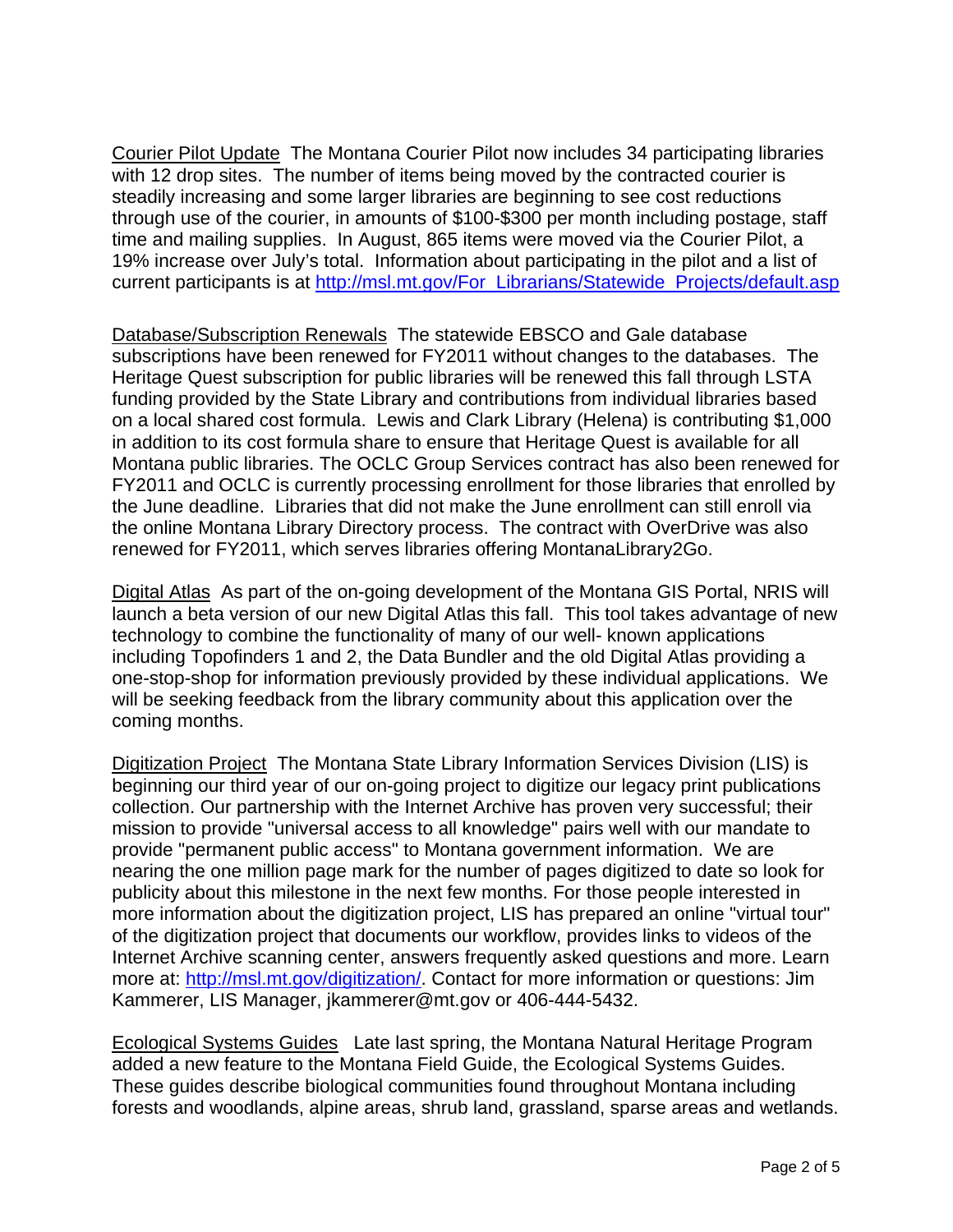Information about each biological community includes associated plant and animal species, dynamic processes that impact these ecological systems and maps of where these systems are found within Montana. Also of note, the Montana Field Guide now includes a link to WorldCat for each species described. These links launch custom searches in WorldCat that assists users to find more resources about species of interest. This link is found at the bottom of each species report under "Web Search Engines for Articles." You can try this feature by going to http://fieldguide.mt.gov/ and searching for a species.

Geographic Literacy Campaign Continuing our effort to encourage geographic awareness among librarians and library patrons and to increase use of online applications that highlight Montana's natural resources, the Montana State Library launched our first prototype natural resource companion, the Hunting Companion, in time for hunting season. This online website includes links to resources from the State Library, Fish, Wildlife & Parks and the Base Map Service Center. The website is designed to help hunters answer four basic questions: what to hunt, when to hunt, where to hunt and how to hunt. Testing for the site was conducted by subject matter experts as well as a task force of librarians. You can visit the Hunting Companion at http://msl.mt.gov/hunting/. Resources to market the Hunting Companion to your patrons are also available on the What's Your Story site and print resources, including posters and postcards, will be distributed at the Fall Workshop.

Additionally, the State Library is sponsoring a session at the Fall Workshop on using geographic information systems to better understand and develop library services for our patrons. The workshop will be led by Christopher G. Markuson, GIS manager for Pueblo, Colorado. Chris has worked extensively with his local library to implement GIS in planning and programming. This workshop will be a great introduction for librarians interested in learning more about GIS.

Montana Library Day Thank you for participating in Montana Library Day. Libraries around the state participated in this event on September 15<sup>th</sup>. Many librarians shared pictures, stories, and statistics from their patrons. You can see preliminary results at http://www.msl.mt.gov/LibraryDay/results/default.asp. We plan to use the statistics during the launch of the BTOP grant, and will also make use of all items we collect during the 2011 legislative session. Additionally, libraries will be able to download a personalized brochure that will showcase their library's stats and compare them to the state's stats.

Montana State Library Commission (MSLC) The next meeting of the MSLC is scheduled for Wednesday, October 13, 2010 and will be held in Helena, Mt. Commission information can be found at: http://www.msl.MT.gov/About\_MSL/commission/default.asp.

Montana State Library Staff updates After reviewing more than 50 applications, LIS offered the State Publications Librarian to our own Myrtle Humphreys. Myrtle has served as the Digital Services Technician since January of this year. This position was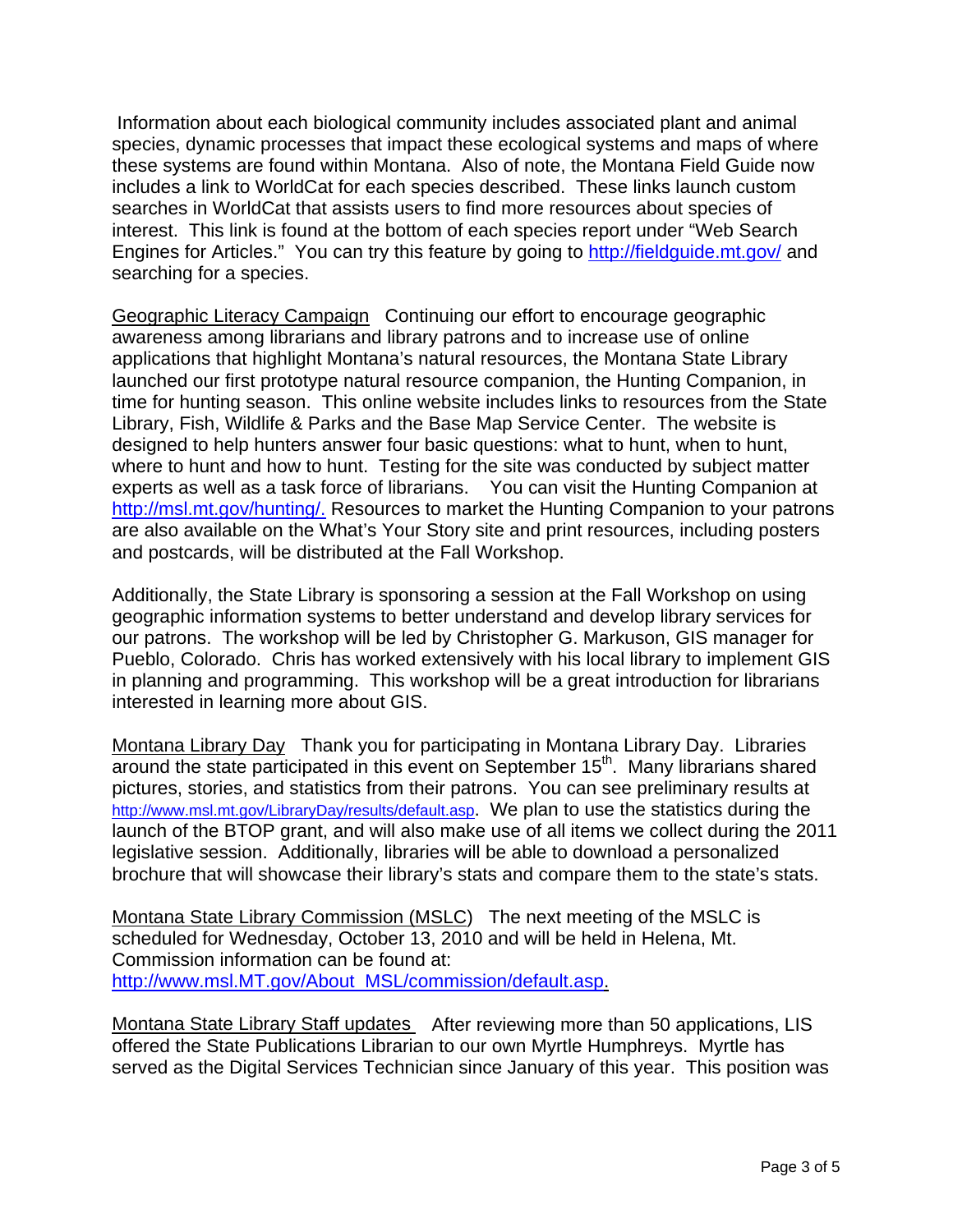held vacant for more than a year in order to meet state budget requirements so we are pleased to be able to fill this critical position.

Sadly, NRIS accepted the resignation of our GIS Web Developer Jeff Dobb. Jeff left NRIS to accept a position with the Department of Commerce as a programmer with their Broadband Mapping Program. Jeff will be working directly with our partner the Base Map Service Center, so we are pleased that we will still have the opportunity to work closely with him. We are currently reviewing this job description and plan to advertise this position soon.

Montana Talking Book Library update In June, 2009, MTBL staff announced the availability of digital talking books and players, making a qualitative leap into the modern age of technology. Nearly 20,000 digital talking books and nearly 1,200 digital players from MTBL have been circulated to over 2,500 Montana patrons. The National Library Service (NLS) Braille and Audio Reading Download service (BARD) was made available for qualified patrons. Thousands of accessible NLS BARD books have now been downloaded by Montana patrons. The excitement generated from introducing digital talking book services to our patrons is very gratifying. We receive daily comments from patrons on how much they are enjoying the improved digital services.

Network Advisory Council (NAC) The NAC met in Helena on the evening of July 26<sup>th</sup> and all day on the  $27<sup>th</sup>$  to do some brainstorming and future thinking discussions. The NAC welcomed three new appointees: Ann Rutherford from Miles Community College as the new small academic/community college representative, Debbi Kramer from Three Forks Community Library as the new small public library representative, and Gale Bacon from the Belgrade Public Library as the new Montana Shared Catalog representative. Another new appointee who was not able to attend this meeting is Beth Chestnut from Thompson Falls Elementary School Library as the small school library representative. The next meeting for the Council is scheduled for November 9, 2010 in Helena. Council information can be found at:

http://msl.MT.gov/About\_MSL/network\_advisory\_council/network\_tf.asp.

NRIS and the Base Map Service Center to Co-locate The Montana State Library, Natural Resource Information System and the Montana Dept. of Administration's Base Map Service Center (BMSC) are pleased to announce that we will be co-located within the Library. This physical move is tentatively scheduled for November. Like NRIS, the BMSC serves as a theme steward for framework layers of the Montana Spatial Data Infrastructure (MSDI) including transportation, administrative boundaries, critical structures and land ownership. This means that they are responsible for creating, maintaining and providing public access to this data. One of the many advantages of this relationship is that all the state-stewarded MSDI themes will be under one roof, allowing easy interaction between the Montana Natural Heritage Program, NRIS and BMSC. Staff and management are excited about this new level of improved coordination and the many benefits this coordination will bring to the GIS community in Montana. We look forward to future opportunities for increased collaboration that will